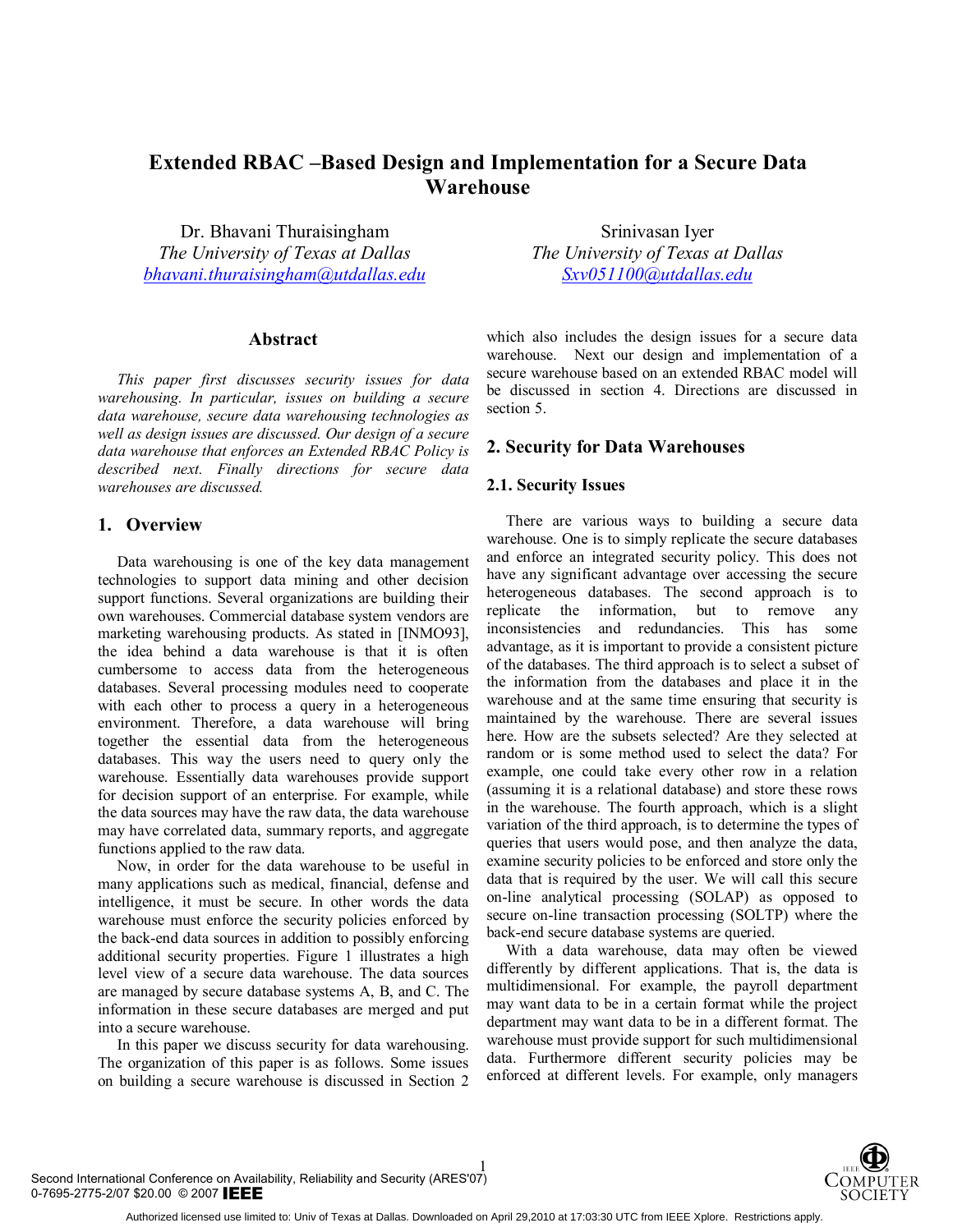can see the individual salaries while the project leaders see average salaries.

In integrating the data sources to form the warehouse, a challenge is to analyze the application and select appropriate data to be placed in the warehouse. At times,

some computations may have to be performed so that only





summaries and averages are stored in the data warehouse. Note that it is not always the case that the warehouse has all the information for a query. In this case, the warehouse may have to get the data from the heterogeneous data sources to complete the execution of the query. Another challenge is what happens to the warehouse when the individual databases are updated? How are the updates propagated to the warehouse? How can security be maintained when propagating the updates? These are some of the issues that are being investigated. Security cuts across all layers and operations of the warehouse. In [THUR97] we discussed security for data warehousing. Since then there have been some efforts on secure data warehouses (see for example [BEST02]).

One of the major security and privacy challenges for data warehousing is the inference and privacy problem. For example, the data warehouse aggregates the data. Therefore the aggregated data could be highly sensitive or private while the individual data values may be unclassified or public. Various privacy preserving data mining and data warehousing approaches are being investigated [THUR05], [THUR03].

#### **2.2. Technologies for Secure Warehousing**

Note that several secure information technologies have to be integrated to develop a secure data warehouse. These include secure heterogeneous database integration, statistical databases, secure data modeling, secure metadata management, secure access methods and indexing, secure query processing, secure database administration, general database security, and secure high performance database management.

Secure heterogeneous database integration is an essential component to data warehousing. This is because data from multiple secure heterogeneous data stores may have to be integrated to build the warehouse. In the case of secure heterogeneous database integration discussed in [THUR94], there is usually no single repository to store the data. However, in a secure warehouse there is usually a single repository for the warehouse data and this repository has to be managed and security policies enforced.

Statistical databases keep information such as sums, averages, and other aggregates. There are various issues for statistical databases. For example, how can summary data maintained when the database gets updated? How can the individual data items be protected? For example, the average salary may be Unclassified while the individual salaries are Secret. Since warehouses keep summary information, techniques used to manage statistical databases need to be examined for warehouses.

Secure data modeling is an essential task for building a data warehouse. Is the secure data model influenced by the data models used by the back-end secure heterogeneous data sources? Should a data model be developed from scratch? Inmon has outlined several steps to developing a data model [INMO93]. He says that at the higher level there are three stages: developing a corporate model, an enterprise model, and a warehouse model. At the middle level there may be a model possibly for each subject, and at the physical level it includes features such as keys. Some argue this is too lengthy a process and that one should get to the warehouse model directly. As more experiences are reported on developing data warehouses, this issue may be resolved. New types of data models such as multidimensional data models and schemas such as starschemas have been proposed for data warehousing. We need to integrate these models with secure data models that we have discussed in [THUR93a]. For example, in a project database, there is a central table that has key information on projects such as project number, project leader, estimated time duration, cost and other pertinent data. Each of the entries in this table could be elaborated in other tables. For example, estimated time duration could be in days, months, and years. Cost could be dollars, pounds, yens and other currency. Depending on who is using the data, different views of the data could be provided to the user.

Appropriate access methods and index strategies have to be developed for the warehouse. For example, the warehouse is structured in such a way so as to facilitate query processing. An example query may be: how many red cars costing more than 50K were bought in 1995 by physicians? Many relations have to be joined to process this query. Instead of joining the actual data, one could get the result by combining the bit maps for the associated data. The warehouse may utilize an index strategy called a bit map index where essentially there is a 1 in the bit map if the answer is positive in the database. So, if the color of the car is red, then in the associated bit map, there will be a 1. This is a simple example. Current research is focusing

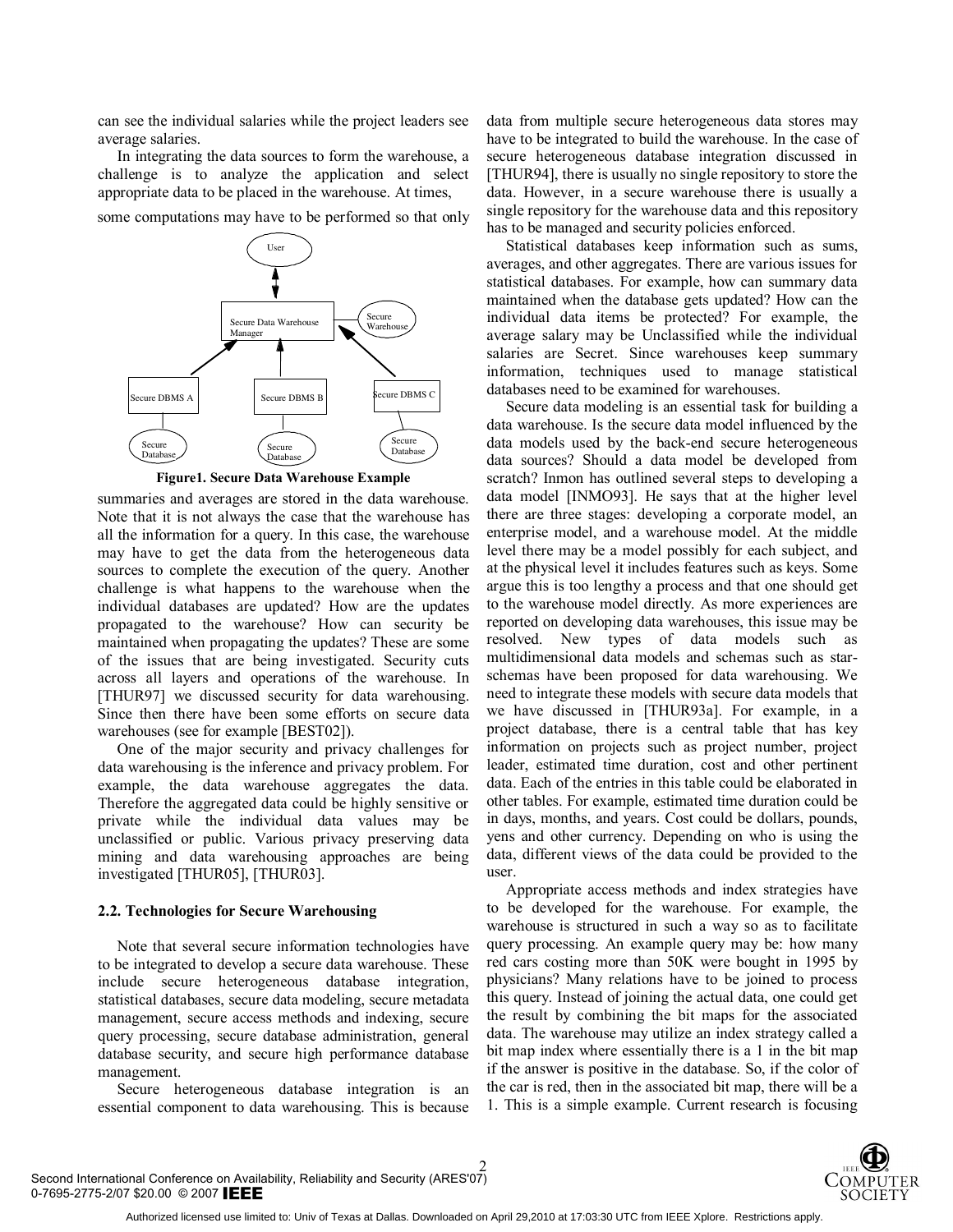on developing more complex access methods and index strategies. We need to examine the security impact on query processing strategies for the warehouse. For example, does query modification apply for secure warehousing? Suppose the user is not able to see the sales figures for those living in region X. Then the query has to be modified as follows: How many red cars costing more than 50K did physicians who do not live in region X buy in Detroit in 1995?

Developing an appropriate query language for the warehouse is an issue. This would depend on the data model utilized. If the model is relational, then an SQLbased language may be appropriate. We then need to examine extending SQL to specify security constraints such as User group A cannot see any information about the purchase of red cars by physicians from region X. One may also need to provide visual interfaces for the warehouse.

Secure database administration techniques may be utilized for administering the warehouse. Is there a warehouse administrator? What is the relationship between the warehouse administrator and the administrator of the data sources? How often should the warehouse be audited? Another administration issue is propagating updates to the database. In many cases, the administrators of the data sources may not want to enforce triggers on their data. If this is the case, it may be difficult to automatically propagate the updates. What is the security impact on update propagation? What are the functions of the Systems Security Officer (SSO) for the warehouse? Should there be a Warehouse Security Offer (WSO)?

Security solutions for integrating heterogeneous and federated database systems discussed in [THUR94] may be applied to secure data warehouses. For example, we need to examine the challenges for secure federated database management to integrate the security policies for data warehousing. Figure 2 illustrates security policy integration for data warehousing. We need to develop secure transformations as we move from one layer to the next in building a warehouse.

As stated earlier, statistical database security is one of the technologies for securing the data warehouse. Since the warehouse gives out sums and averages, how can one protect the sensitive values from which the sums and averages are computed? Security controls also have to be enforced in maintaining the warehouse as well. This will have an impact on querying, managing the metadata, and updating the warehouse. In addition, if multilevel security is needed, then there are additional considerations. For example, what are the trusted components of the warehouse?

High performance computing including parallel database management plays a major role in data warehousing. The goal is for users to get answers to complex queries rapidly. Therefore, parallel query processing strategies are becoming popular for

warehouses. Appropriate hardware and software are needed for efficient query processing. We need to integrate security into parallel database systems. Some preliminary work was reported in [THUR93b]. We need to carry out further investigations.

Secure metadata management is another critical technology for data warehousing. The problem is defining the metadata. Metadata could come from the data sources. Metadata will include the mappings between the data sources and the warehouse. There is also metadata specific to the warehouse. We need to examine the security impact on metadata management. e. There are three types of metadata. One is metadata for the individual data sources. The second is the metadata needed for mappings and



**Figure2. Security Policy Integration** 

transformations to build the warehouse, and the third is the metadata to maintain and operate the warehouse.

Secure distributed database technology discussed in [THUR91] plays a role in data warehousing. Should the warehouse be centralized or distributed? If it is distributed, then much of the technology for secure distributed database management discussed [THUR91] is applicable for data warehousing. In the non distributed case, there is a central warehouse for the multiple branches, say in a bank. In the distributed warehouse case, one may assume that each bank has its local warehouse and the warehouses communicate with each other.

## **2.3. Design Steps**

Designing and developing the secure data warehouse is a complex process and in many ways depends on the application. A good reference to data warehousing is the book by Inmon [INMO93]. It describes the details of the issues involved in building a data warehouse. In this section we outline some of the steps to designing the secure warehouse. Figure 3 illustrates some of these steps. There are three phases to developing a secure warehouse. One phase focuses on structuring the secure warehouse so that secure query processing is facilitated. In other words, this phase focuses on getting the data out of the warehouse. Another phase focuses on bringing the data into the warehouse. For example, how can the secure heterogeneous data sources be integrated so that the data

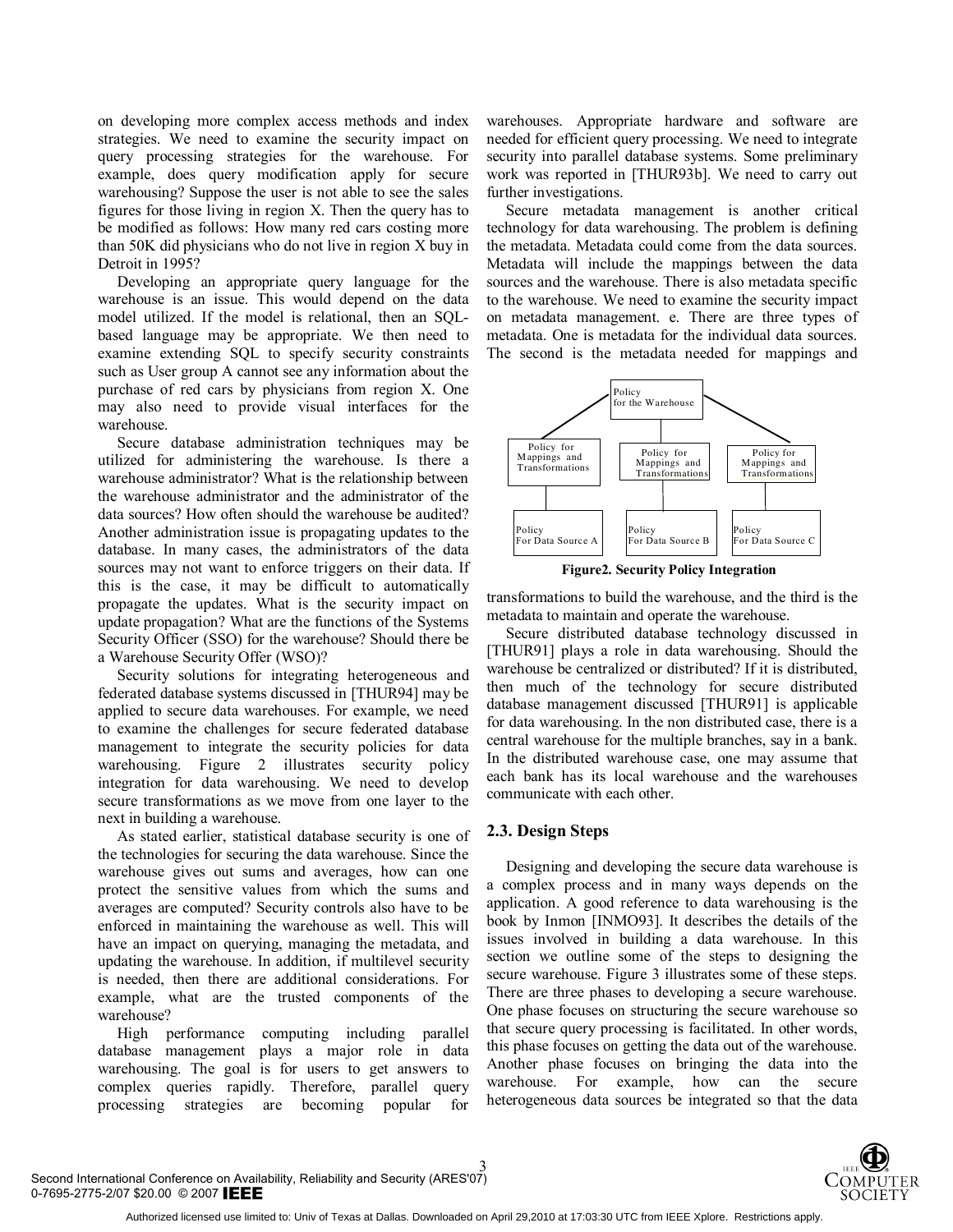can be brought into the warehouse and yet security be maintained? The third phase maintains the warehouse once it is developed. This means the process does not end when the secure warehouse is developed. It has to be continually maintained. We first outline the steps in each of the phases.

One of the key steps in getting the data out of the warehouse is application analysis. For example, what types of queries will the users pose? How often are the queries posed? Will the responses be straightforward? Will the users need information like summary reports? A list consisting of such questions needs to be formulated. Furthermore, we need to examine the security constraints enforced by the warehouse and determine how these constraints may be enforced.

Another step is to determine what the user would expect from the warehouse. Would he want to deal with a multilevel relational model or a multilevel object-oriented model or both? Are multiple views needed? How can access be controlled to the views? Once this is determined, how do you go about developing a secure data model? Are there intermediate models?

A third step is to determine the metadata, index strategies, and access methods. Once the query patterns and data models have been determined, one needs to determine what kinds of metadata have to be maintained. What are the index strategies and access methods enforced? What are the security controls on the index strategies and access methods?

A closely related task is developing the various schemas and policies for the warehouse. Note that the individual databases will have their own schema and security policies. The complexity here is in integrating these schemas to develop a global schema for the warehouse. While schema integration techniques for distributed and heterogeneous databases may be used, the warehouse is developed mainly to answer specific queries for various applications. Therefore, special types of schemas such as star schemas and constellation schemas have been proposed in the literature. Products based on these schemas have also been developed. However we need to take a closer look at the schemas and examine the security impact. Furthermore we need to explore techniques to integrate the security policies.

There are several technical issues in bringing the data into the warehouse from the different data sources. What information should be deleted from the individual databases when the data is migrated to the warehouse? How should integrity be maintained? What is the security policy? How can inconsistencies be resolved? For example, we need to ensure that by querying the warehouse the sensitive information in the back-end databases is not revealed to the user who does not have proper access control to this information. This requires a lot of work. Various algorithms for integrating heterogeneous databases have to be examined. At the end of this stage, one would have some form of a secure

warehouse. Multi-tier architecture is becoming popular for data warehousing. Essentially, data passes through multiple tiers before reaching the warehouse. We need to examine the security impact on multi-tier architecture. At the bottom tier are the data sources. At the top tier is the data warehouse. Between the top and bottom there may be multiple tiers. Each tier has its own schemas, metadata, and various administration details as well as policies, and each



tier takes advantage of the work done at lower tiers. **Figure 3. Developing a secure data Warehouse**

Once the secure warehouse is designed and developed, there are also some additional considerations for maintaining the warehouse. How is the security of the warehouse maintained? Should the warehouse be audited? How often is the warehouse updated? How are the changes to the local databases to be propagated to the warehouse? What happens if a user's query cannot be answered by the warehouse? Should the warehouse go to the individual databases to get the data if needed? How can data quality and integrity be maintained?

We have outlined a number of phases and steps to developing a secure data warehouse. The question is, should these phases and steps be carried out one after the other or should they be done in parallel? As in most software systems, there is a planning phase, a development phase, and a maintenance phase. However, there are some additional complexities. The databases themselves may be migrating to new architectures or data models. This would have some impact on the warehouse. New databases may be added to the heterogeneous environment. The additional information should be migrated to the warehouse without causing inconsistencies. These are difficult problems and there are investigations on how to resolve them. Although there is much promise, there is a long way to go before viable commercial secure data warehouse products are developed.

In summary, a secure data warehouse enables different applications to view the data differently and at the same time enforce the security policies. That is, it supports multidimensional and multilevel data. Data warehouse technology is an integration of multiple technologies including heterogeneous database integration, statistical databases, and parallel processing. The challenges in data warehousing include developing appropriate data models, architectures (e.g., centralized or distributed), query languages, and access methods/index strategies, as well as developing techniques for query processing, metadata management, maintaining integrity and security, and

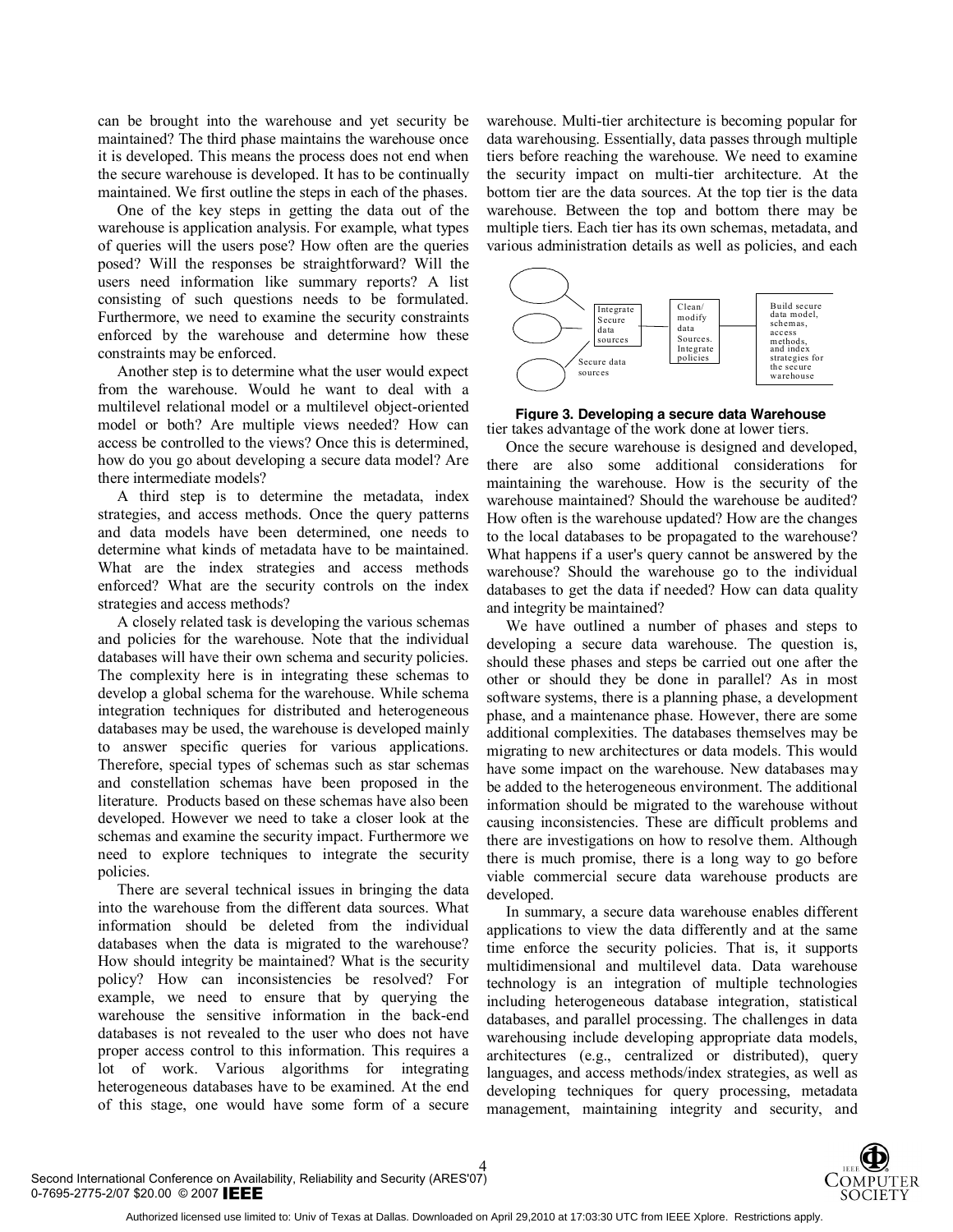integrating heterogeneous data sources. Integrating structured and unstructured databases, such as relational and multimedia databases, is also a challenge. Security cuts across all layers and all stages of the development.

While the notion of data warehousing has been around for a while, it is only recently that we are seeing the emergence of commercial products. This is because many of the related technologies such as parallel processing, heterogeneous database integration, statistical databases, and data modeling have evolved a great deal and some of them are fairly mature technologies. Furthermore secure database technology is also fairly mature. There are now viable technologies to build a secure data warehouse. We expect the demand for secure data warehousing to grow rapidly over the next few years.

It should be noted that many of the developments in data warehousing focus on integrating the data stored in structured databases such as relational databases. In the future we can expect to see secure multimedia data sources being integrated to form a warehouse.

## **3. Design of Extended RBAC for Secure Data Warehousing**

## **3.1. Overview**

Data warehousing needs end to end security because, the entire data warehousing environment is not just the database, it as an enterprise wide system where there is an operation system from which data is extracted, a transformation system which transfers the data to the data warehouse and possible distribution to various other data marts or end users. Data management and data mining is an integral part of any corporation. The efficient management of the data allows increasing the performance of the entire corporation. On the whole data warehousing is a very complex part, it has multiple data sources, numerous applications and various end-users. It has to be prevented from being hacked by illegitimate users, preventing the access of data by unintended users and protect the data from damages and modification by them.

There can be various organization involved in corporation, each organization should have a control over their data and should be able to release whatever they like to share it in the corporation. In the previous section we discussed in detail about the existing security components for data warehouses. Now in this section we will look into RBAC in Data warehousing, the issues in the existing model, new system design, advantages over the existing model, Implementation issues.

In this section we discuss the design and implementation of an extended RBAC model for secure data warehouse. First in section 3.2 we provide an overview of RBAC and describe its limitations, then in section 3.3 we discuss the Extended RBAC model as well as the design and implementation of a secure data warehouse, experiments and challenges.

## **3.2. Role Based Access Control for Enterprise Wide Data Warehousing**

#### **3.2.1. Overview**

The corporations have strict laws to maintain privacy and confidentiality. Every organization is willing to spend enormous amount of money in identity management which is also an integral part of data warehousing. There are can be scenarios where the private data can be in the database that is being mined by different organizations in the corporation. The security model should be easy to implement, low in maintenance, should administrate access controls ensure network and data security. While RBAC can be challenging to design and implement, it can be tailored to a company's business model and security risk tolerance. Once implemented, it scales for growth and requires minimal maintenance.

Once all of the employee roles are populated into the database, role-based rules are formulated and workflow engine modules are implemented. Through these elements, role-based privileges can be entered and updated quickly across multiple systems, platforms, applications and geographic locations RBAC provides company wide control process for managing data and resources. RBAC systems also can be designed to maximize operational performance, maintain data consistency and integrity. They can streamline and automate many transactions and business processes and provide users with the resources to perform their jobs better, faster and with greater personal responsibility. With an RBAC system in place, organizations are better positioned to meet their own statutory and regulatory requirements for privacy and confidentiality, which is crucial for data management, as well as requirements imposed by external business partners and government agencies. Directors, managers and IT staffers are better able to monitor how data is being used and accessed, for the purpose of preparing more accurate planning and budget models based on real needs.

#### **3.2.2. Issues with the Existing Model**

In an Enterprise wide data warehousing system the security component that has been widely in use is the role based access control. It is a traditional access control model, with strong administrative security. Role based access control is capable of handling an entire system, but there are certain issues that have been identified in RBAC. The definition of users and groups are not clear. Duties are not defined along with the roles. The RBAC model mainly arises based on the roles that naturally exist in the system. It has certain limitation with respect to maintaining temporal dependencies. Incase if there is need for an order

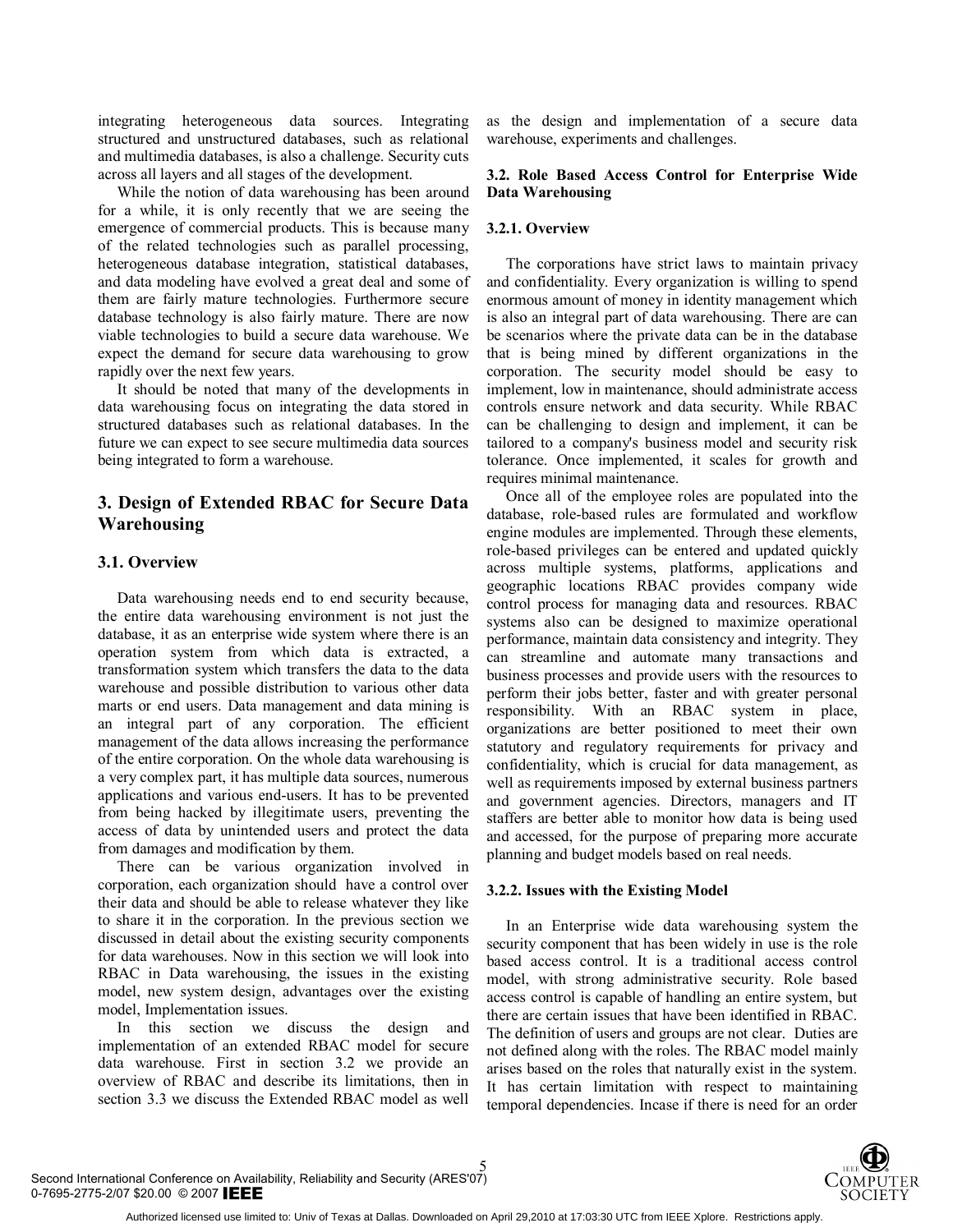of causality in some process the RBAC model will have a difficulty to find out which process has to occur first and which should continue or which one should be revoked. The decision process is very weak in RBAC. It does not take into consideration the pre-approvals needed for any process, it also does not have a component to decide the on-going approvals. The decision for any process is decided before the start of the process, which limits the system performance. Incase some process needs more privilege during the process or some object has to change its attribute say one user trying to extract multiple data source simultaneously and needs authorization of a data which was not approved at the beginning of the session, then the process has to be terminated and restarted again. It does not have mutable attributes. There are certain objects which need to change its attribute definition to support the smooth running of the system; such mutable attributes are not available in RBAC. To summarize the issues in using RBAC in Data warehousing are User/Group definition, Temporal Dependencies, Mutable attributes and Decision process.

#### **3.3. ERBAC System Architecture for Enterprise Wide Data Warehousing**

#### **3.3.1. Overview of ERBAC**

The existing systems mostly use RBAC which has more limitation with respect to resource management. It has many issues regarding decision process, multiple roles, multiple session and many other temporal dependencies. So the warehouse needs are not fully met only having RBAC has a security model. UCON is one of the modern security models which covers most of the traditional access model functionalities and has more new functions. UCON cannot exist alone and manage data security. It is not one for all complete solution. UCON has to co exist with some other traditional component in order to provide a strong secured data warehouse because it's a specific component which is mainly strong only in decision factor. The delegations of role are derived from traditional access control lists. The administrative functions are not as robust as in RBAC. So RBAC and UCON combination will form a strong access and usage control security component. This newly proposed component is E-RBAC (Extended Role Based Access Control). For details of RBAC and UCON we refer to [PARK04], [SAND96].

#### **3.3.2. System Architecture Design for ERBAC**

The system architecture of the Extended RBAC is similar to that of the existing security model. It is going to be a combination of the RBAC security component and UCON security model. The Administrative Security, Role delegations are part of RBAC component and the rights of objects and decision process is a combination of UCON. It will take into account the obligation approvals for pre and on-going transactions. It will also check the environment conditions before it gives the approval for authorization and the predicates of the authorization the obligations. The UCON model also helps in tracking the temporal dependencies there by helping to know if the current system can grant or revoke the operation that is going to be performed or that is already being performed. This component is not available in the existing role based access control. Combining both the models we get a secured system which encompasses both a highly secured administration rules. It also helps in the protection of identity management. The rights manager helps in checking the privacy constraints of the corresponding data.

In the architecture shown in figure 4 we see the architecture of the newly proposed system RBAC with UCON. The Administrator component provides the extension of role based access and usage control. The architecture also shows the imaginary division between the RBAC and UCON components. There are five managing components as shown in Figure 4: User Manager, Role Manager, Decision Manager, Session Manager and Data Manager. The administrator is the configuration controller which manages all the security components.

User manager takes care of the list of users in the



Figure4. ERBAC Architecture with UCON $_{ABC}$  Extension

database using the system. It interacts with the role manager and gets the corresponding role of the user for the respective session. The session manager helps in maintaining multiple sessions and maps the history of the user in each session. Each time the user requests for some data the UCON comes into effect. The decision manager comes into the context and checks for the condition of the current system and check if it is going to be consistent even after the request being served. The Obligations are checked and the rights for the corresponding data are checked for pre approval and on-going approval. When the predicate approval is done depending on the role of the user the authorization is done. If all these decision process are checked then the user request is serviced. Thus the role

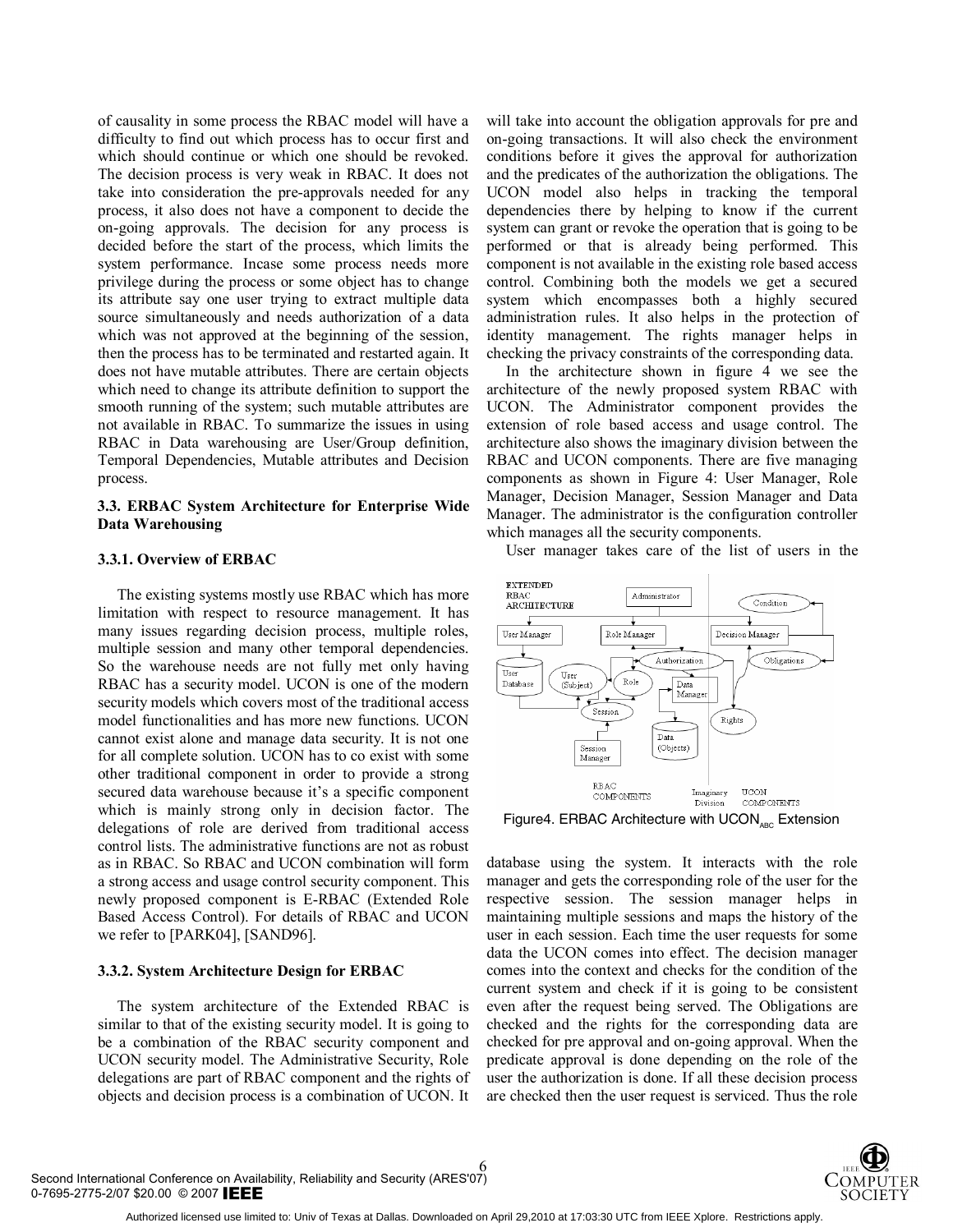based access and usage control is setup in a same system which has a strong administrative and decision process with temporal dependencies, mutability and identity management.

#### **3.3.3 Implementation of ERBAC in Data Warehousing**

Data warehousing is a complex system, it needs a proper security component that can ensure the safety of the entire system. The ERBAC model used in the data warehouse system mainly has an administrator component



which manages the entire system security. The administrator component is linked from the beginning of a process through the end of the process. It clearly mentions the session details and also maintains history of each multiple session, multiple users in the same session and single user in the multiple sessions simultaneously.

In a typical data warehouse shown in figure 5 the data is supplied by various data sources. The ERBAC component helps for each of the data sources to define the set of users/groups, there access privileges. The release attributes rights, coalition access policy. Once the data sources are authenticated, they are available for the enterprise through a secure connection. The data sources provide their rights, policy, access privileges to the administrator components which in turn send it to the usage control component. The usage control component has a rights manager and manages policies for the individual data sources and the corporation.

Once a user wants to make use of the data in the enterprise, he has to login to have a secure session and to provide him with the history of the previous sessions that he has been involved. The process is managed by the session manager component of ERBAC. It also allows the user to participate in the existing session and single user in multiple sessions. Once the session is created the process of accessing the enterprise system is initiated, the operations system access the data source which in turn access the rights manager gets the pre- approvals needed for the corresponding process. If the pre-approvals are granted the process loads the required data and the object attributes required for the process based on the access level of the user and the usage limit on the data for the corresponding user.

Once the pre-approvals are authenticated the process begins and while the process is in progress there is a chance that some of the mutable attributes change the definition, in such cases the rights manager is accessed and the decision process also plays an important role, the rights manager checks if the corresponding attribute is allowed to change and if the change affects the system condition. If the system is consistent and the object is granted for the on-going approval, the process continues or if the grant is revoked then the process terminates.

Once the operations system gets the access it mines the data sources checks for the required pattern extracts and sends the data to the transformation system. The condition of the data and transformation are checked for system consistency, if it is consistent the system is sent to the warehouse. After the data is processed and stored in the warehouse it is distributed to the end-user through the application layer which acts as a wrapper enclosing the application, enterprise warehouse and the ERBAC security component.

To summarize the advantages of the ERBAC component, the roles of the RBAC gives a hierarchical use of the data in the system but does not provide usage control over the data. There are also problems in maintaining single user in multiple sessions. The UCON component provides the decision component which is stronger than the RBAC. It checks for the pre-approvals which are the preconditions that need to be satisfied for safe execution on some data. It checks for the system condition for every change that is made on the data and stops if the data is going to make the system state inconsistent. The on-going approvals for the mutable attributes and other object attributes whose usages limits are extended on some particular scenario are checked by UCON. This preapproval, on-going approval and system condition check provides a strong authentication and clear decision process. So ERBAC provides a single unified framework for RBAC and UCON to exist together and provide a strong administrative component and a clear decision making system.

#### **3.3.4 Experiment and Challenges**

The security component designed above has been implemented in a simulated Data warehouse. The front end of the system is designed using Java, back end is designed using oracle 10G XE, The simulated system is an inventory system, and it helps in displaying the data management using the ERBAC component. The roles and groups are defined in the database by the administrator. The rights are also managed within the database using a rights attribute associated for each data. It clearly states the usage limit, owner for the data. If the limit needs to be changed, it